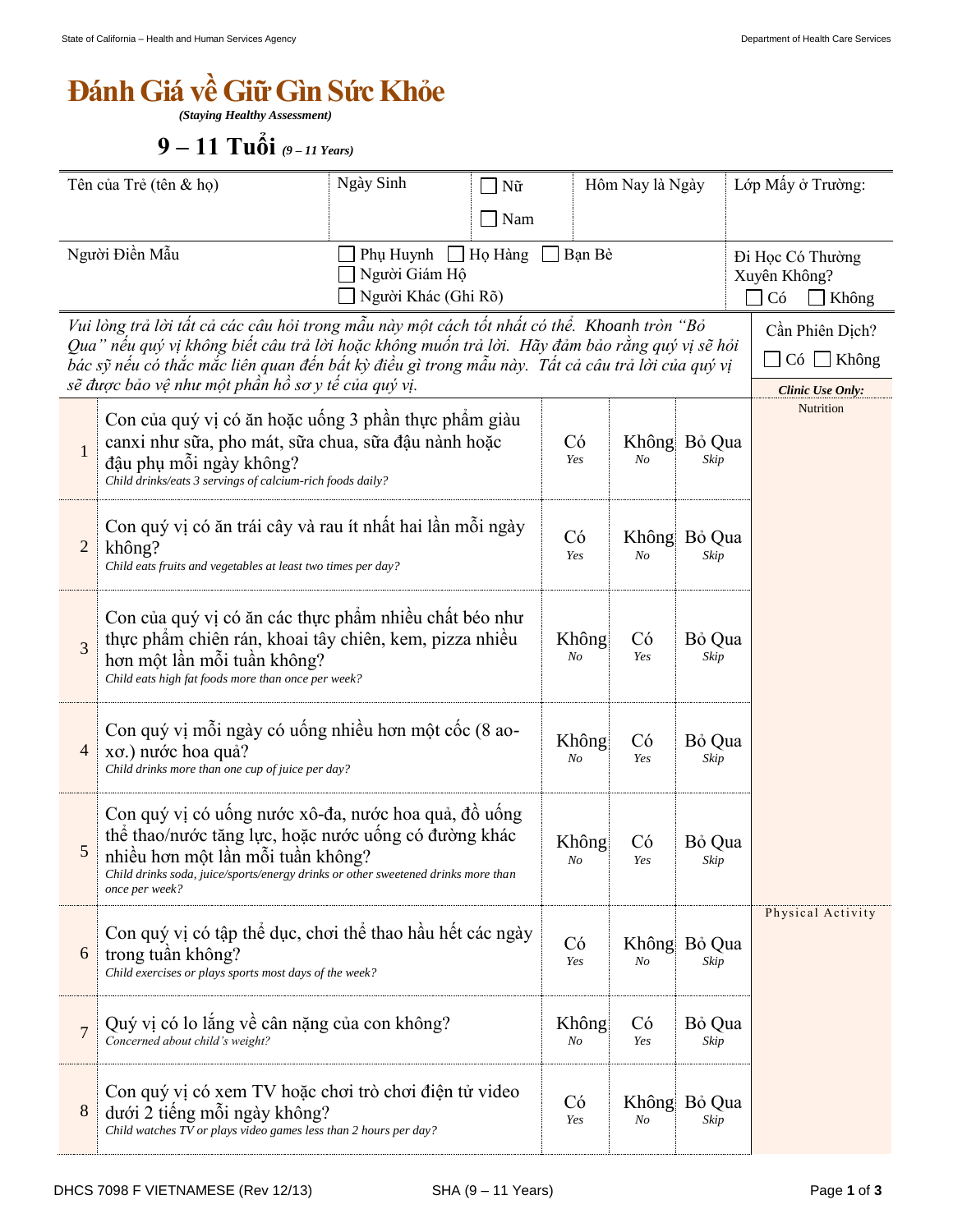| 9      | Nhà quý vị có thiết bị báo khói đang hoạt động không?<br>Home has a working smoke detector?                                                                                                                                                 |                         | Không<br>N <sub>O</sub> | Bỏ Qua<br>Skip | Safety                        |  |  |
|--------|---------------------------------------------------------------------------------------------------------------------------------------------------------------------------------------------------------------------------------------------|-------------------------|-------------------------|----------------|-------------------------------|--|--|
| 10     | Nhà quý vị có số điện thoại của Trung Tâm Kiểm Soát<br>Chất Độc (800-222-1222) được dán gần máy điện thoại<br>$kh\hat{0}$ ng? Home has phone # of the Poison Control Center posted by phone?                                                | Có<br>Yes               | Không<br>N <sub>O</sub> | Bỏ Qua<br>Skip |                               |  |  |
| 11     | Con của quý vị có luôn dùng dây an toàn ở ghề sau (hoặc<br>sử dụng ghế nâng nếu cao dưới 4'9") không?<br>Child always uses a seat belt in the back seat (or booster seat) if under 4'9"?                                                    | Có<br>Yes               | Không<br>$N_{O}$        | Bỏ Qua<br>Skip |                               |  |  |
| 12     | Con của quý vị có ở hay chơi gần bể bơi, sông hay hồ<br>không? Child spends time near a swimming pool, river, or lake?                                                                                                                      | Không<br>No             | Có<br>Yes               | Bỏ Qua<br>Skip |                               |  |  |
| 13     | Con quý vị có ở hoặc chơi ở nhà có cất giữ súng không?<br>Child spends time in home where a gun is kept?                                                                                                                                    | Không<br>N <sub>O</sub> | Có<br>Yes               | Bỏ Qua<br>Skip |                               |  |  |
| 14     | Con quý vị có ở cùng hay chơi cùng bất kỳ ai có mang<br>súng, dao hoặc vũ khí khác không?<br>Child spends time with anyone who carries a gun, knife, or other weapon?                                                                       | Không<br>No             | Có<br>Yes               | Bỏ Qua<br>Skip |                               |  |  |
| 15     | Con quý vị có luôn đội mũ bảo hiểm khi đi xe đạp, trượt<br>ván hay đi xe scooter không?<br>Child always wears a helmet when riding a bike, skateboard, or scooter?                                                                          | Có<br>Yes               | Không<br>$N_{O}$        |                |                               |  |  |
| 16     | Con quý vị đã bao giờ chứng kiến hoặc là nạn nhân của<br>hành vi lạm dụng hay bạo lực chưa?<br>Has child ever witnessed or been a victim of abuse or violence?                                                                              | Không<br>No             | Có<br>Yes               | Bỏ Qua<br>Skip |                               |  |  |
| 17     | Con quý vị có bị đánh hoặc có đánh người khác trong<br>năm vừa qua không?<br>Has child been hit or has he/she hit someone in the past year?                                                                                                 | Không<br>No             | Có<br>Yes               | Bỏ Qua<br>Skip |                               |  |  |
| 18     | Con quý vị đã bao giờ bị bắt nạt, cảm thấy không an toàn<br>ở trường hoặc ở khu lân cận của quý vị (hoặc bị bắt nạt<br>trên internet) hay chua? Has child ever been bullied, felt unsafe at<br>school/neighborhood (or been cyber-bullied)? | Không<br>No             | Có<br>Yes               | Bỏ Qua<br>Skip |                               |  |  |
| 19     | Con quý vị có đánh răng và làm sạch kẽ răng mỗi ngày<br>không? Child brushes and flosses teeth daily?                                                                                                                                       | Có<br>Yes               | Không<br>No             | Bỏ Qua<br>Skip | Dental Health                 |  |  |
| $20\,$ | Con của quý vị có thường có vẻ buồn hoặc chán nản<br>không? Child often seems sad or depressed?                                                                                                                                             | Không<br>No             | Có<br>Yes               | Bỏ Qua<br>Skip | Mental Health                 |  |  |
| 21     | Con quý vị có ở hay chơi cùng bất kỳ người hút thuốc nào<br>không? Child spends time with anyone who smokes?                                                                                                                                | Không<br>No             | Có<br>Yes               | Bỏ Qua<br>Skip | Alcohol, Tobacco,<br>Drug Use |  |  |